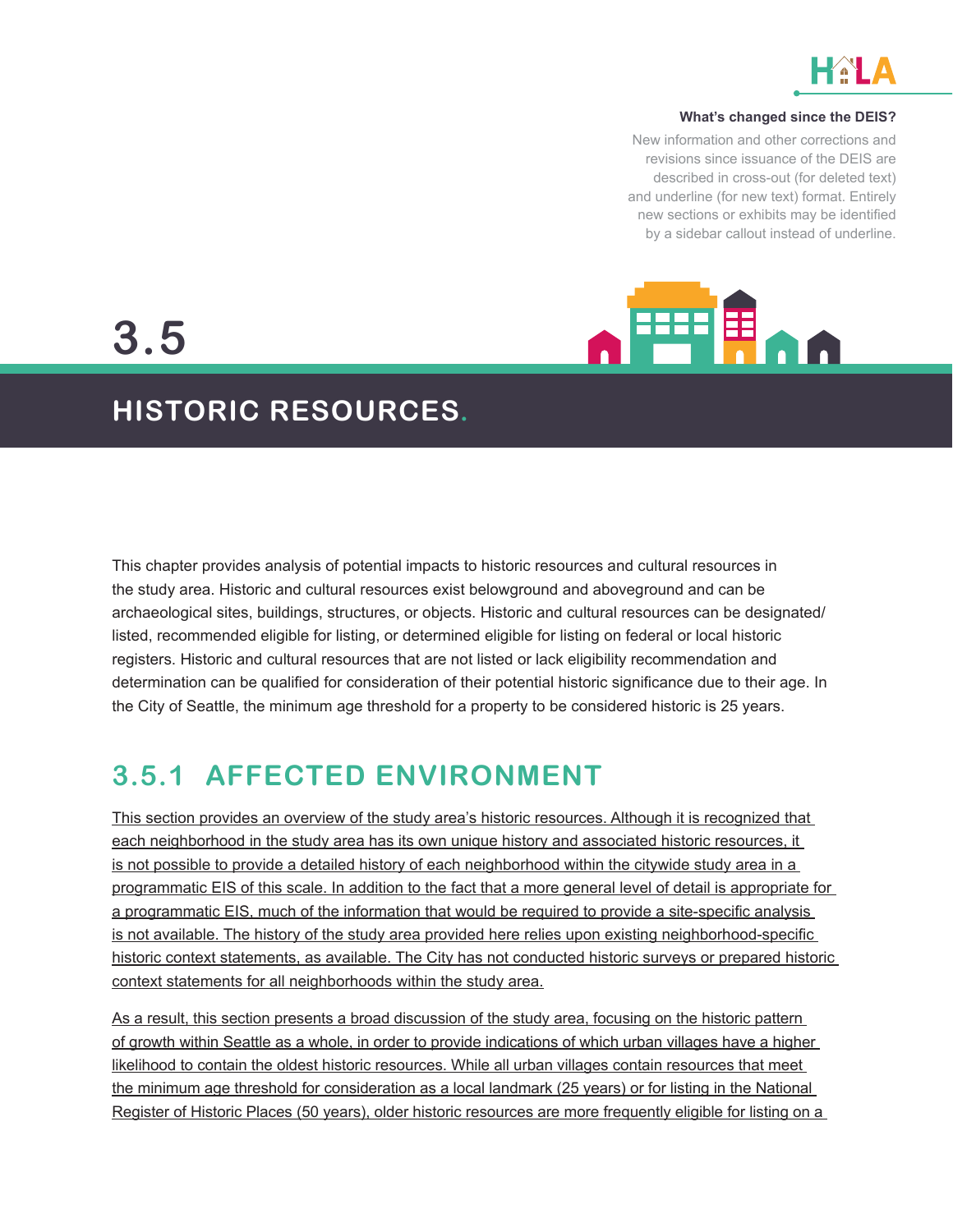

historic register due to rarity or associations with early Seattle residents and development. Beyond age, all of the urban villages likely contain resources that are associated with marginalized or under-represented immigrant communities, or racial and ethnic minority populations. These associations often contribute to a resource's historic eligibility. Some urban villages in the study area have a higher likelihood for containing these types of resources, for example the 23rd & Union– Jackson and Columbia City areas. Other areas, such as Licton Springs, have associations with the Duwamish people. Additionally, subsurface archaeological resources associated with Native American tribes and the history of Seattle exist throughout the study area and it is likely that additional archaeological resources exist that have not yet been identified.

Since first incorporated in 1869, Seattle has expanded over time through charter amendments and annexation (City of Seattle, 1986; Phelps, 1978). The historic pattern of development within the study area has generally been outward from the Central Business District, with the earliest neighborhoods developing in chartered expansion areas. These areas contain today's First Hill-Capitol Hill, 23rd & Union-Jackson, Eastlake, and Madison-Miller urban villages, which were added between 1869 and 1886.

By the 1890s, numerous small neighborhoods had formed outside of downtown, located along transportation routes and near commercial sites such as lumber mills (US Geological Survey, 1895). Following the establishment of a street car system, areas once considered remote became accessible and were soon platted for residential development. The City's first annexation occurred in 1891 when seven of today's designated urban villages were incorporated into city limits: Greenwood-Phinney Ridge, Fremont, Green Lake, Roosevelt, Upper Queen Anne, Wallingford, and University Community. In 1907 eleven more urban villages in the study area were annexed: Ballard, Ravenna, Columbia City, North Beacon Hill, North Rainier, Rainier Beach, South Park, and all of West Seattle (now the Admiral, Morgan Junction, and Westwood-Highland Park urban villages). Later annexations occurred in 1910, the 1940s, the 1950s, 1978, and 1986. The most recently annexed urban villages in the study area are Aurora-Licton Springs, Bitter Lake Village, Crown Hill, Northgate, and Lake City, all of which were annexed in the 1950s.

Some of Seattle's historic building fabric has been preserved through creation of historic districts. The City of Seattle's Historic Preservation Program manages eight designated Seattle historic districts: Ballard Avenue, Columbia City, Fort Lawton, Harvard-Belmont, International District, Pike Place Market, Pioneer Square, and Sand Point. These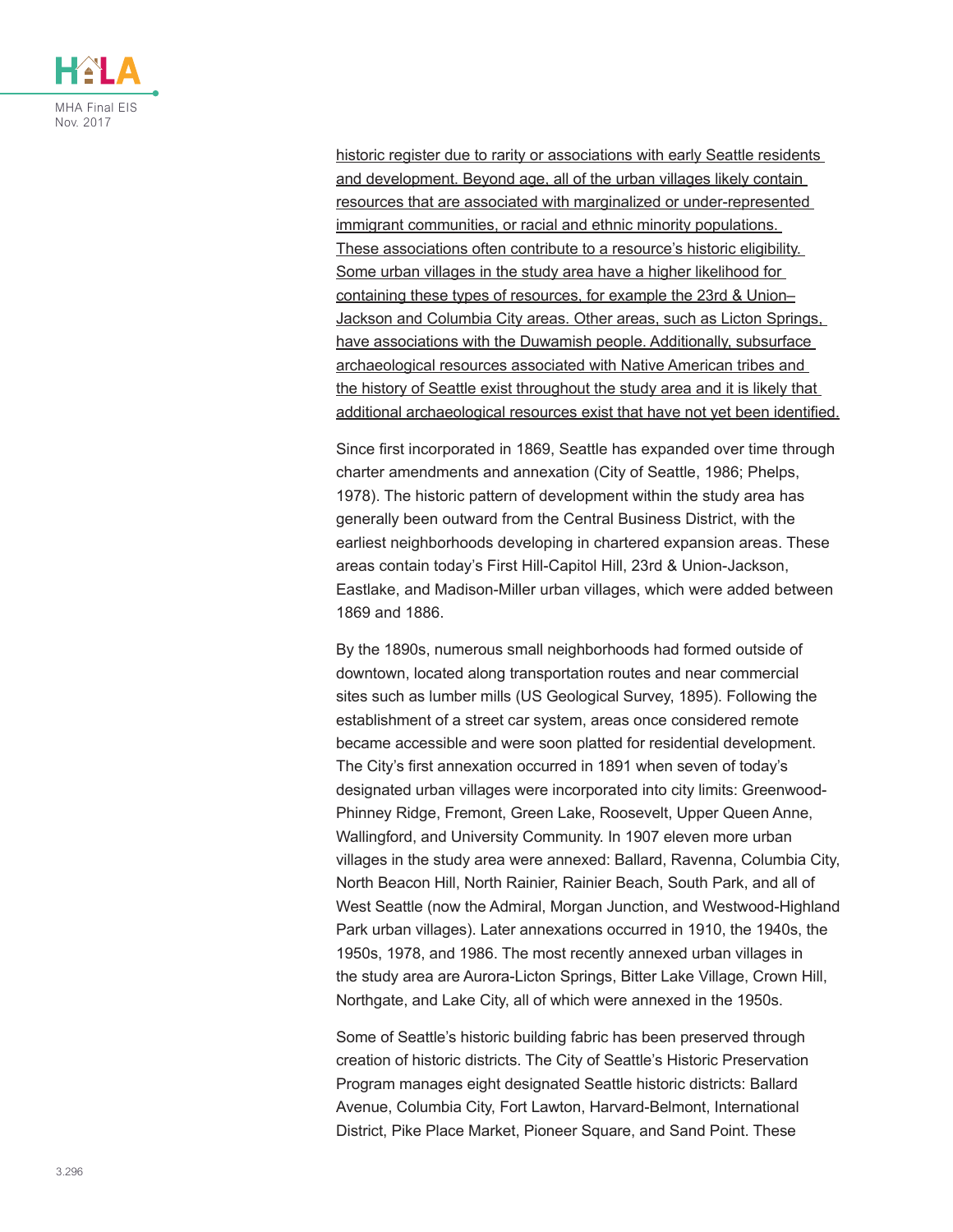

districts overlap with the study area urban villages of Ballard, Columbia City, and First Hill-Capitol Hill. Proposed expansion areas are abutting the boundaries of Ballard Avenue, Columbia City, Harvard-Belmont, and Sand Point historic districts. The study area also contains individual historic properties that are designated Seattle Landmarks. These are located throughout the study area. However, not all properties within the study area have been systematically inventoried for their potential eligibility. Therefore, it is likely that the study area contains additional properties that could meet the criteria for designation as a Seattle Landmark.

There are seven National Register historic districts within the Urban Villages or proposed expansions areas. These are Ballard Avenue Historic District, Naval Air Station (Sand Point), Chittenden Locks and Lake Washington Ship Canal, Montlake Historic District, Lake Washington Boulevard, Harvard-Belmont District, and the Columbia City Historic District. There are additional National Register historic districts abutting the study area. The study area also contains historic properties that are listed in, and that have been determined eligible for listing in, the National Register of Historic Places (NRHP). P-There are 111 properties that have been determined eligible; are show below in Exhibit 3.5-1 provides counts of these by urban village and Exhibit 3.5–2. These properties are located throughout the study area but occur mostly in the Low Displacement/ High Access and High Displacement/High Access urban villages, specifically Eastlake, First Hill-Capitol Hill, and Roosevelt. Some urban villages do not contain any determined eligible properties. It is important to note that not all properties within the study area have been systematically inventoried for their potential eligibility. Therefore, it is likely that the study area contains additional properties that meet the criteria for being determined eligible for listing in the NRHP, but which have not yet been inventoried. Alternative 2 and 3 contain nearly the same amount of total determined-eligible properties, however the distribution of these among the urban village categories and proposed rezoning tiers differ by alternative.

The City had, until recently, an ongoing effort to conduct historic resource surveys by neighborhood and class of building and results are available in a City-managed database. Survey efforts began in the 1970s but were not systematically conducted until the 2000s. Currently, 11 neighborhoods in the study area have been systematically inventoried. In addition, a systematic survey has been completed of neighborhood commercial districts (Sheridan, 2002), residential properties built before 1906 (Lange and Veith, 2009), and City-owned properties (Wickwire, 2001) in the study area. These surveys added buildings to the database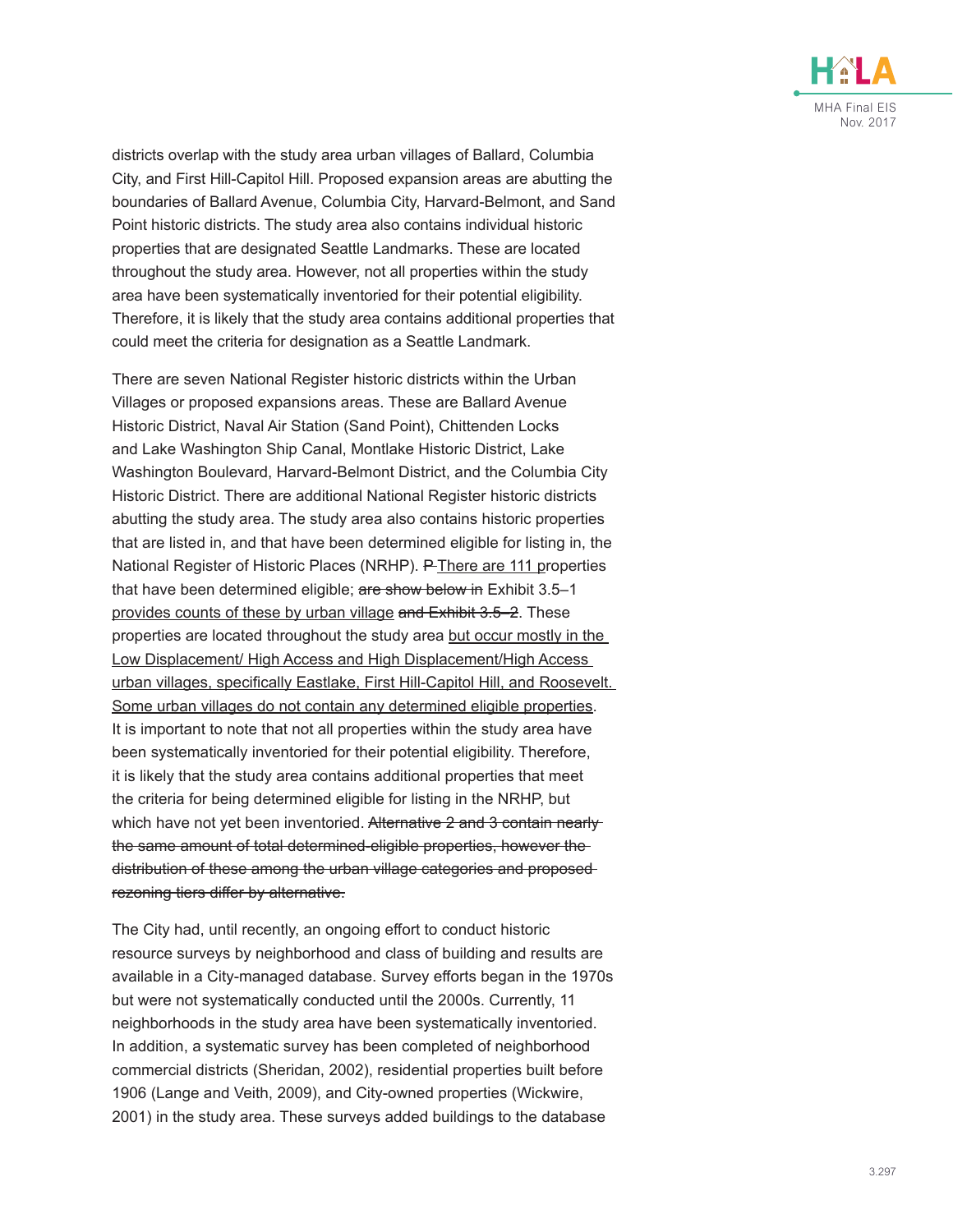

#### **Exhibit 3.5–1** NHRP Determined Eligible Historic Properties by Typology and Urban Village

#### **New to the FEIS**

FEIS [Exhibit 3.5–1](#page-3-0) combines DEIS Exhibits 3.5–1 and 3.5–2, and is new since issuance of the DEIS

| Urban Village                                      | listing in the National Register of Historic Places |  |  |
|----------------------------------------------------|-----------------------------------------------------|--|--|
| High Displacement Risk & Low Access to Opportunity |                                                     |  |  |
| <b>Bitter Lake Village</b>                         |                                                     |  |  |
| Othello                                            | $\Omega$                                            |  |  |
| Rainier Beach                                      | $\Omega$                                            |  |  |
|                                                    |                                                     |  |  |

### **Low Displacement Risk & High Access to Opportunity**

South Park 1 and 1 and 1 and 1 and 1 and 1 and 1 and 1 and 1 and 1 and 1 and 1 and 1 and 1 and 1 and 1 and 1 and 1 and 1 and 1 and 1 and 1 and 1 and 1 and 1 and 1 and 1 and 1 and 1 and 1 and 1 and 1 and 1 and 1 and 1 and 1 Westwood-Highland Park 0

| Admiral                      | $\overline{0}$ |
|------------------------------|----------------|
| <b>Ballard</b>               | 2              |
| Crown Hill                   | $\theta$       |
| Eastlake                     | 18             |
| Fremont                      | $\overline{0}$ |
| Green Lake                   | $\mathbf{1}$   |
| Greenwood- Phinney Ridge     | 2              |
| Madison-Miller               | 2              |
| Ravenna                      | $\Omega$       |
| Roosevelt                    | 23             |
| <b>Upper Queen Anne</b>      | 2              |
| Wallingford                  | $\mathbf{0}$   |
| <b>West Seattle Junction</b> | $\mathbf{0}$   |

**Subtotal: 50**

<span id="page-3-0"></span>**Number of Resources Determined Eligible for** 

**Subtotal: 3**

| High Displacement Risk & High Access to Opportunity |                |  |  |
|-----------------------------------------------------|----------------|--|--|
| 23rd & Union-Jackson                                | 3              |  |  |
| Columbia City                                       | $\overline{4}$ |  |  |
| First Hill-Capitol Hill                             | 45             |  |  |
| Lake City                                           | $\Omega$       |  |  |
| North Beacon Hill                                   | $\Omega$       |  |  |
| North Rainier                                       | 2              |  |  |
| Northgate                                           |                |  |  |

**Subtotal: 55**

#### **Low Displacement Risk & Low Access to Opportunity**

| Aurora-Licton Springs |  |
|-----------------------|--|
| Morgan Junction       |  |
|                       |  |

*Source: ESA, 2017.*

**Subtotal: 3**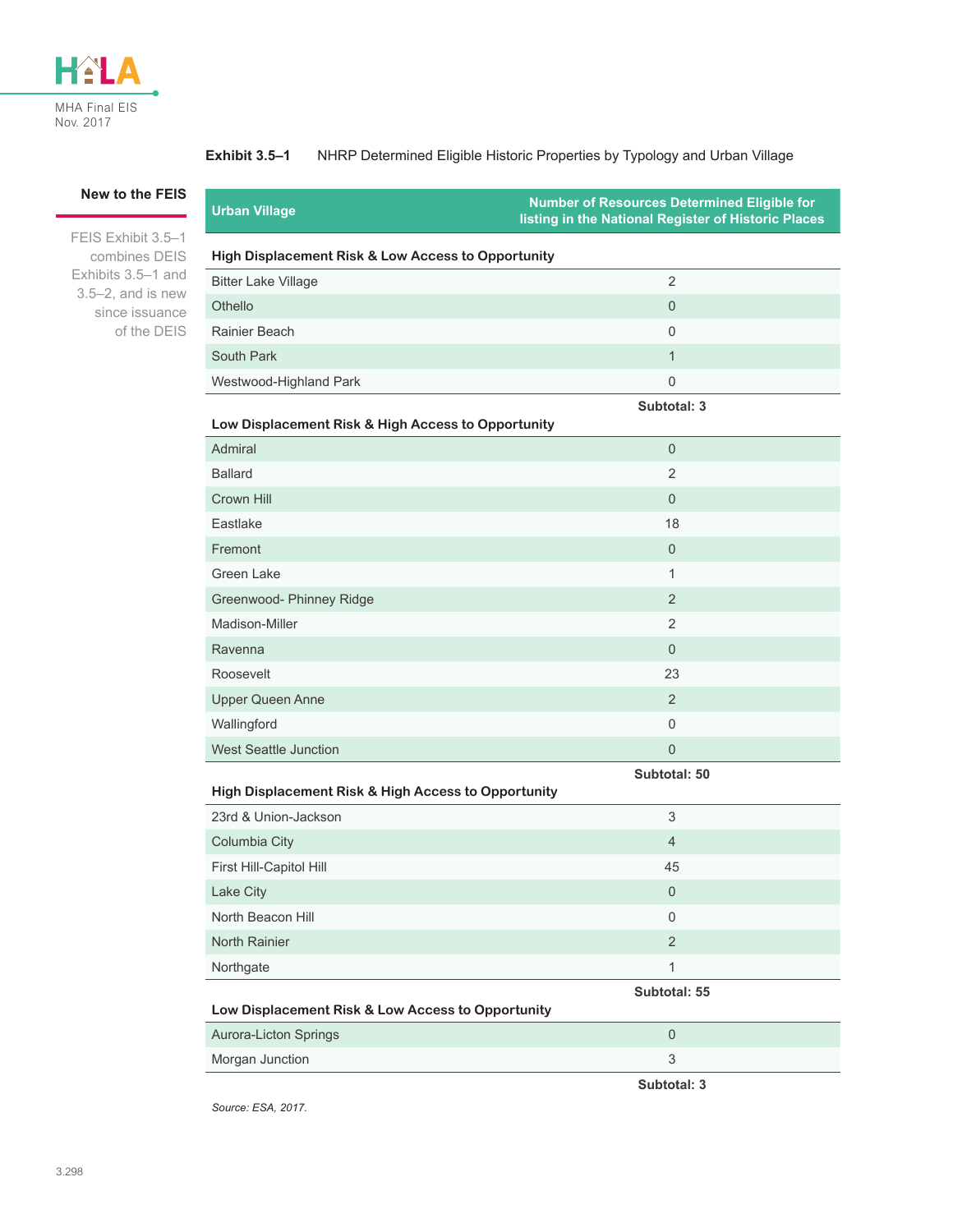

from all of the urban villages in the study area with the exception of Lake City. While nearly all urban villages have properties listed in the database, 17 of the neighborhoods have yet to be systematically inventoried ([Exhibit 3.5–4](#page-7-0)).

All of the study area urban villages and proposed expansion areas have been subject to redevelopment since their initial establishment. Some neighborhoods have changed more than others, such as First Hill which was composed of exclusive single-family residences during the 19th century and now features a mix of multi-family residences and commercial buildings (Nyberg and Steinbrueck, 1975). Other neighborhoods still retain aspects of their historic fabric such as Wallingford, which was noted to contain one of the City's best examples of the early twentieth century Craftsman bungalow neighborhoods (Sheridan, 2002). The completeness of the historic fabric for many of the urban village neighborhoods is discussed in the survey of neighborhood commercial buildings (Sheridan, 2002).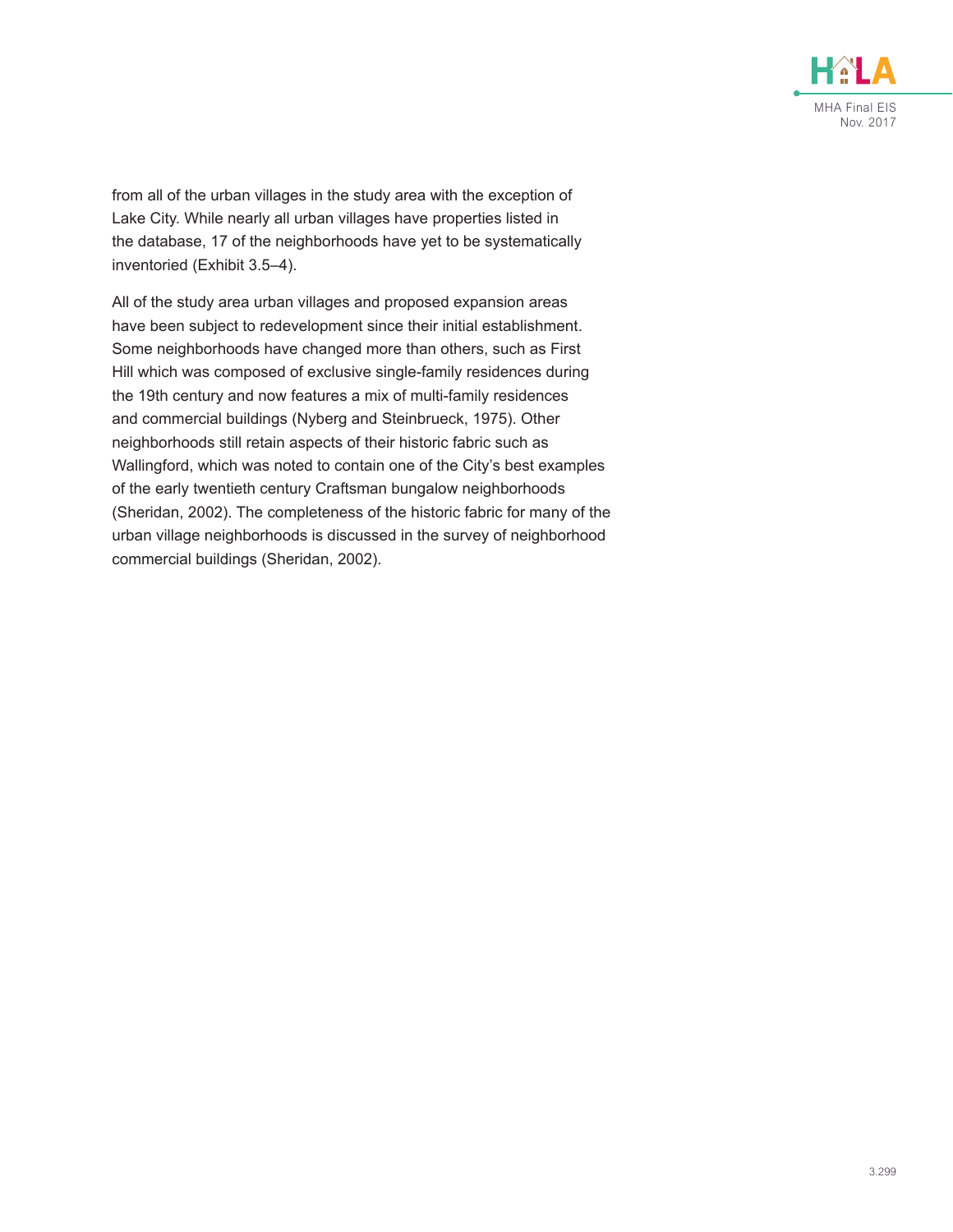



**Exhibit 3.5–2** NRHP Determined Eligible Properties—North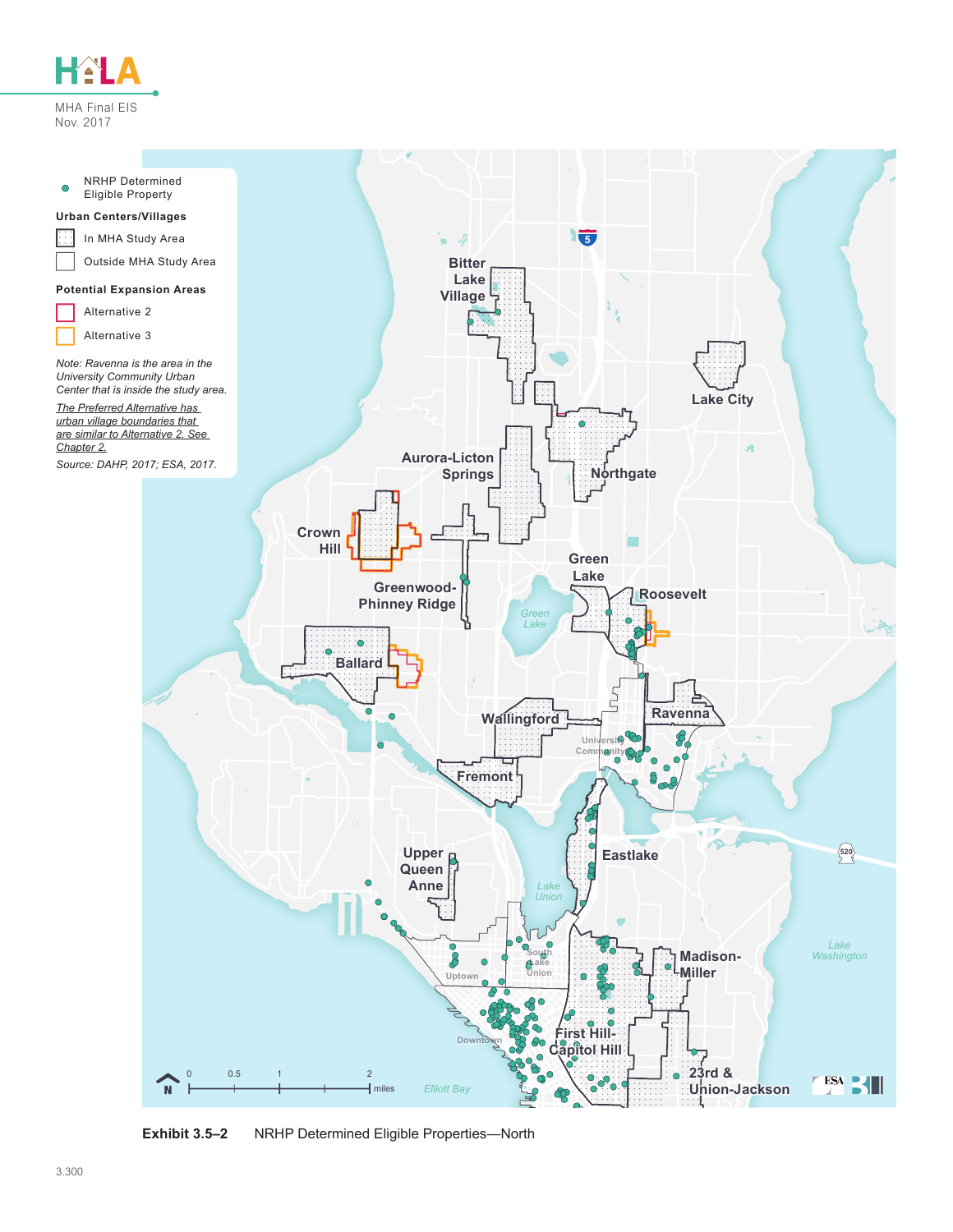



**Exhibit 3.5–3** NRHP Determined Eligible Properties—South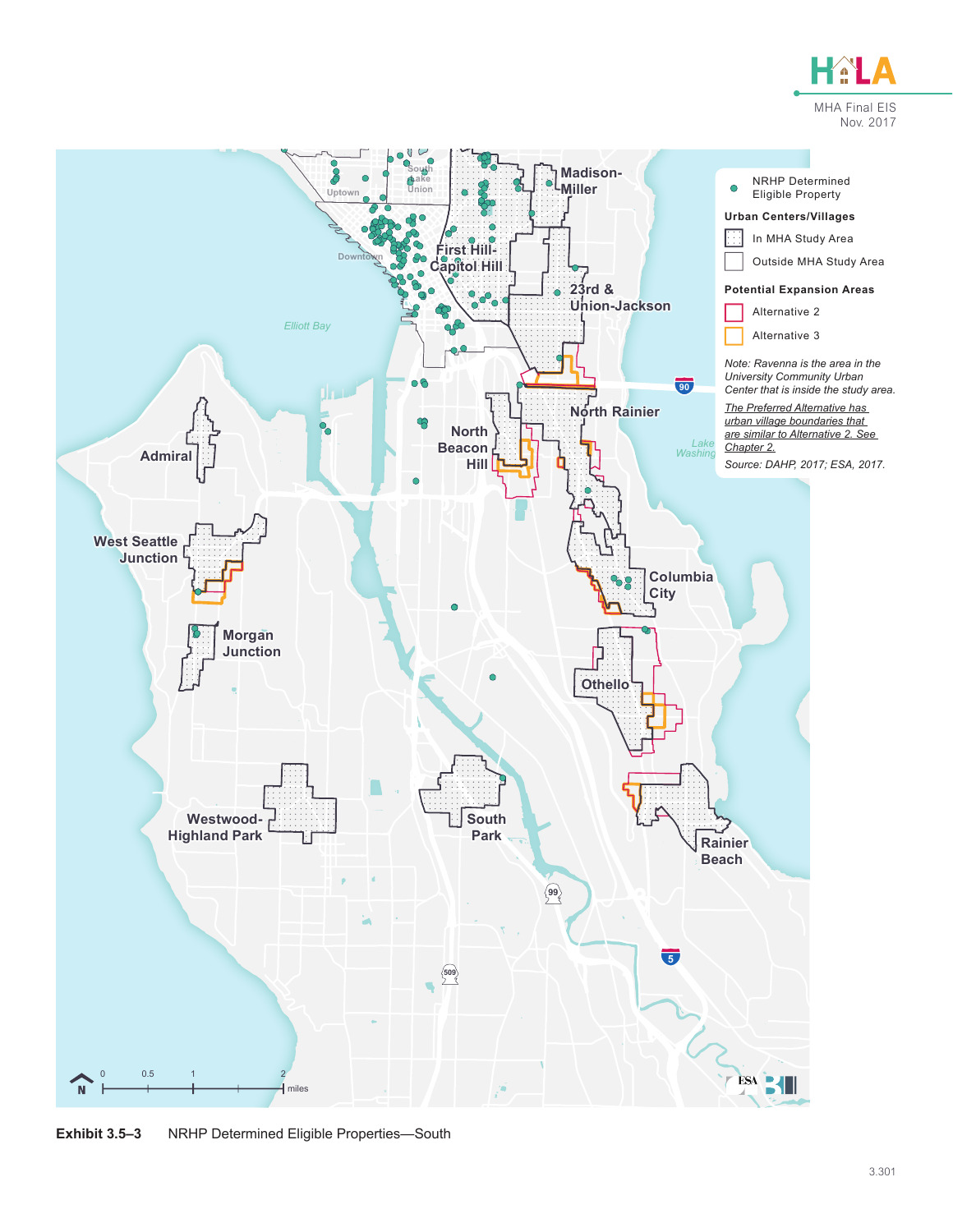

#### **Exhibit 3.5–4** Historic Resources Survey Status

<span id="page-7-0"></span>

| <b>Urban Village</b>                | <b>Properties Listed in</b><br><b>City Historic Resources</b><br><b>Survey Database</b> | <b>Systematic</b><br><b>Inventory Conducted</b> | <b>Historic Context</b><br><b>Statement Prepared</b> |
|-------------------------------------|-----------------------------------------------------------------------------------------|-------------------------------------------------|------------------------------------------------------|
| 23rd & Union-Jackson                | $\times$                                                                                | $\times$<br>(part of Central Area Survey)       | $\times$                                             |
| <b>Admiral</b>                      | X                                                                                       |                                                 |                                                      |
| <b>Aurora-Licton Springs</b>        | $\times$                                                                                |                                                 |                                                      |
| <b>Ballard</b>                      | $\times$                                                                                |                                                 |                                                      |
| <b>Bitter Lake Village</b>          | X                                                                                       |                                                 |                                                      |
| <b>Columbia City</b>                | $\times$                                                                                | $\times$                                        | $\times$                                             |
| <b>Crown Hill</b>                   | X                                                                                       |                                                 |                                                      |
| <b>Eastlake</b>                     | X                                                                                       |                                                 |                                                      |
| <b>First Hill-Capitol Hill</b>      | $\times$                                                                                | $\overline{\phantom{0}}$                        |                                                      |
| <b>Fremont</b>                      | X                                                                                       | X                                               | $\times$                                             |
| <b>Green Lake</b>                   | X                                                                                       |                                                 |                                                      |
| Greenwood-<br><b>Phinney Ridge</b>  | $\times$                                                                                |                                                 |                                                      |
| <b>Lake City</b>                    |                                                                                         |                                                 |                                                      |
| <b>Madison-Miller</b>               | $\times$                                                                                | X<br>(part of Central Area Survey)              |                                                      |
| <b>Morgan Junction</b>              | $\times$                                                                                |                                                 |                                                      |
| <b>North Beacon Hill</b>            | $\times$                                                                                | $\times$                                        |                                                      |
| <b>North Rainier</b>                | $\times$                                                                                | X.                                              | $\times$                                             |
| Northgate                           | $\times$                                                                                |                                                 |                                                      |
| Othello/MLK@<br><b>Holly Street</b> | X                                                                                       |                                                 |                                                      |
| <b>Rainier Beach</b>                | $\times$                                                                                |                                                 |                                                      |
| Ravenna                             | X                                                                                       |                                                 |                                                      |
| <b>Roosevelt</b>                    | X                                                                                       | -                                               |                                                      |
| <b>South Park</b>                   | X                                                                                       | X                                               | X                                                    |
| <b>University Community</b>         | X                                                                                       | X                                               |                                                      |
| <b>Upper Queen Anne</b>             | $\mathsf X$                                                                             | $\mathsf X$                                     | $\mathsf X$                                          |
| Wallingford                         | $\mathsf X$                                                                             | $\mathsf X$                                     | $\mathsf X$                                          |
| <b>West Seattle Junction*</b>       | $\mathsf X$                                                                             | $\mathsf X$                                     | $\mathsf X$                                          |
| <b>Westwood-Highland Park</b>       | $\mathsf X$                                                                             |                                                 |                                                      |

*\*Independent survey undertaken by West Seattle Junction Historical Survey Group. Source: ESA, 2017.*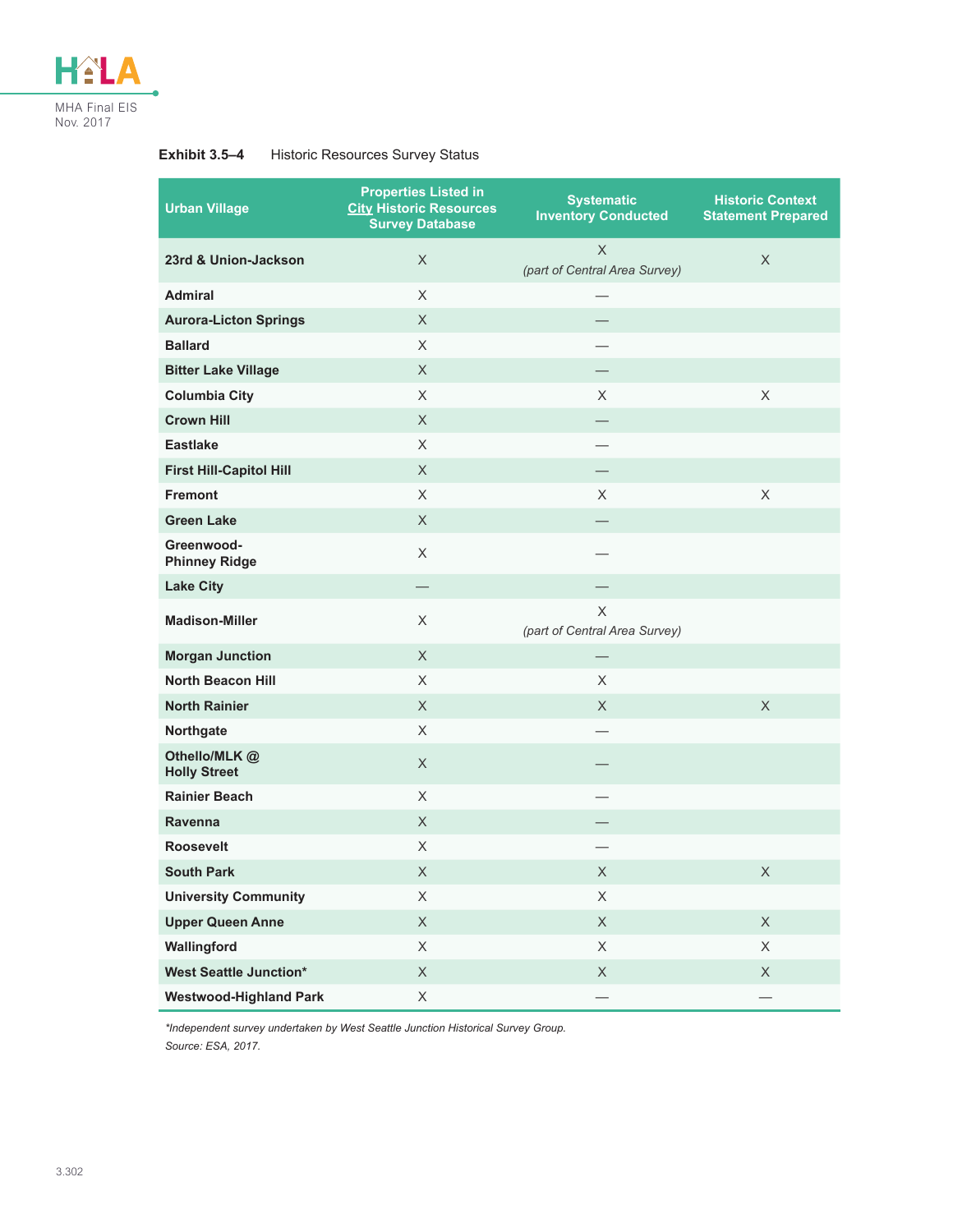

### **UNREINFORCED MASONRY BUILDINGS**

All urban villages and proposed expansion areas contain Unreinforced Masonry buildings (URM). This is a common citywide building type, most often represented by a one-story brick-clad building with storefronts (Sheridan 2002). These buildings are often eligible for listing in a historic register and contribute to the historic character of neighborhoods. To date, seismic upgrades are required for URMs only when owners undertake large remodel projects. The City is considering a new policy regarding URMs; recommendations for the policy have been developed by Citysponsored URM Policy Committee. The policy would mandate seismic retrofitting over an extended time period. Objectives include preservation of historic landmarks, neighborhood character, and minimizing vacant or demolished buildings.

The Policy Committee submitted its final recommendations to the City on August 3, 2017. To date, the policy has not been adopted. The Policy Committee recommends excluding the retrofitting requirement for buildings that have brick veneer, concrete masonry, and are single-family and two-unit residences.

### **BELOWGROUND CULTURAL RESOURCES**

The entire study area has varying sensitivity for containing intact belowground cultural resources. These resources can be associated with either the precontact era or historic era, or in some cases both. The Washington State Department of Archaeology and Historic Preservation maintains a Statewide Archaeological Predictive Model which can be used a starting point to assess risk for buried, intact cultural resources (DAHP, 2010). It is based upon several factors including proximity to water, other known archaeological resources, and slope. The model is limited to only precontact-era cultural resources.

The model classifies the study area as a range of risk levels, from Low to Very High. Generally, the urban villages nearest to the Puget Sound shorelines, streams, or lakes have a higher risk classification. While belowground historic-era cultural resources are not addressed by the Statewide Predictive Model, the urban setting of the study area is an indicator of a high sensitivity for containing these types of cultural resources.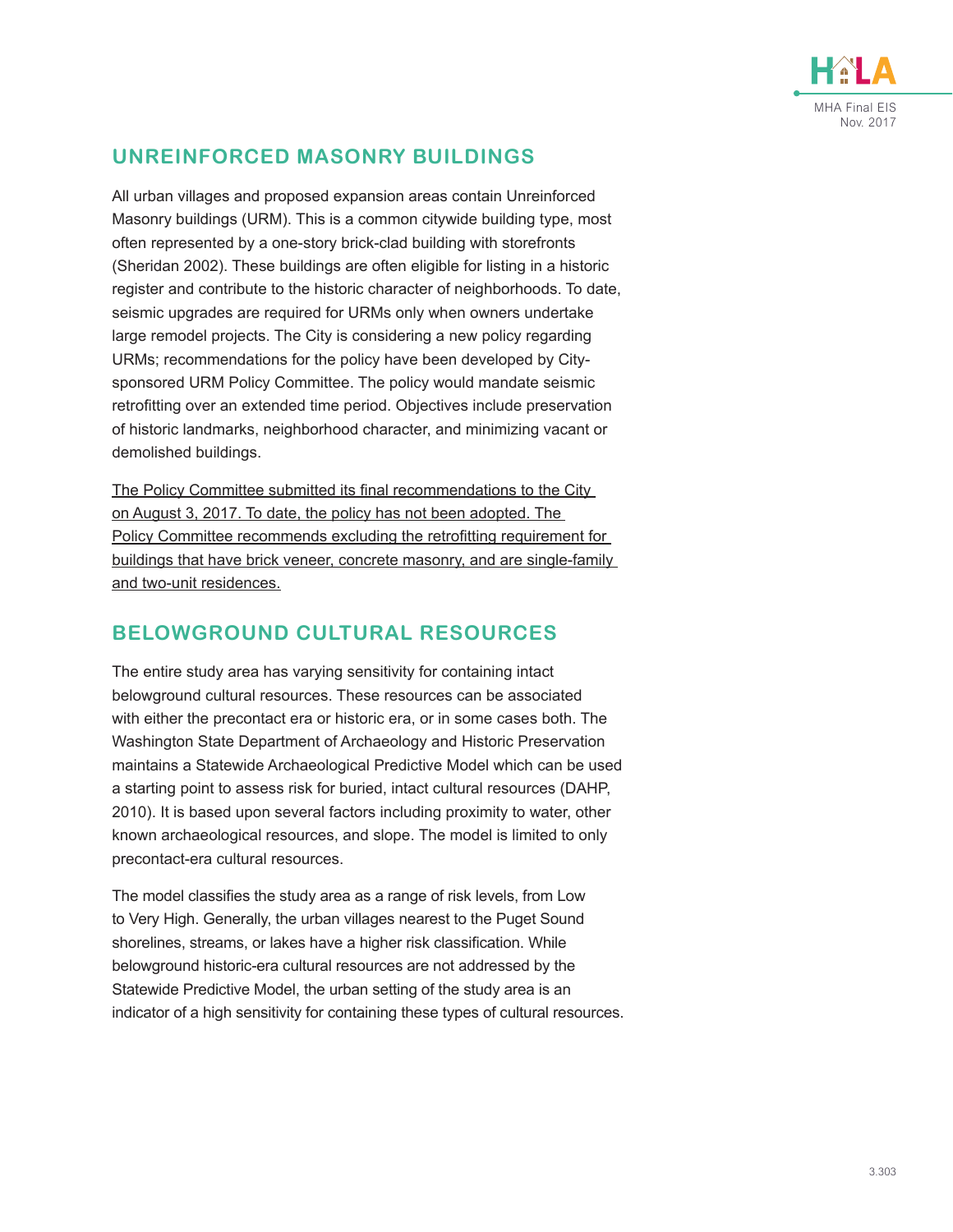

# **3.5.2 IMPACTS**

The MHA program would not directly impact any historic or cultural resources, but development allowed by the MHA program could impact these resources indirectly by affecting decisions to demolish or redevelop historic-aged properties or construct new properties on land that may contain belowground cultural resources. The estimated growth rates under the Alternatives are indicators of potential impacts to historic and cultural resources. Areas with a higher growth rate have the potential for more redevelopment than areas with lower projected growth rates. Potential growth rates under Alternative 2 and Alternative 3 could result in the same average potential rate of 39 percent, however the potential growth rate for each urban village differs under the Alternatives. For this analysis, potential significant impacts will be defined as potential growth rates of 50 percent or greater than the potential growth rates under the No Action Alternative (see Chapter 2, Exhibit 2–8). While potential growth rates less than 50 percent could still result in impacts to historicaged properties and belowground cultural resources, the amount of growth within each urban village could potentially result in less impact to the overall historic fabric of an urban village.

In addition to growth rates, proposed rezoning changes have the potential to impact historic-aged resources and belowground cultural resources through increasing the allowable capacity within rezoned areas, which could introduce changes in the scale of the urban villages. Redevelopment and demolition of historic-aged resources could occur within M, M1, and M2 rezoning tiers, if projects are undertaken in these areas and projects involve historic-aged resources. Areas rezoned M have the potential for scale increases; however, these increases would allow less of a change than within areas rezoned M1 and M2. Areas rezoned M1 would allow increases into the next highest zone category, which would mean greater increases in allowable scale, and areas rezoned M2 would allow capacity increases of two or more zone categories, which would be the greatest possible increase in scale.

### **IMPACTS COMMON TO ALL ALTERNATIVES**

Redevelopment, demolition, and new construction projects could occur in the study area as a result of all Alternatives; these projects could impact historic resources or result in ground disturbance. Any ground disturbance could impact belowground cultural resources, if present. However, existing policies and regulations regarding review of historic and cultural resources would not change under any Alternative. For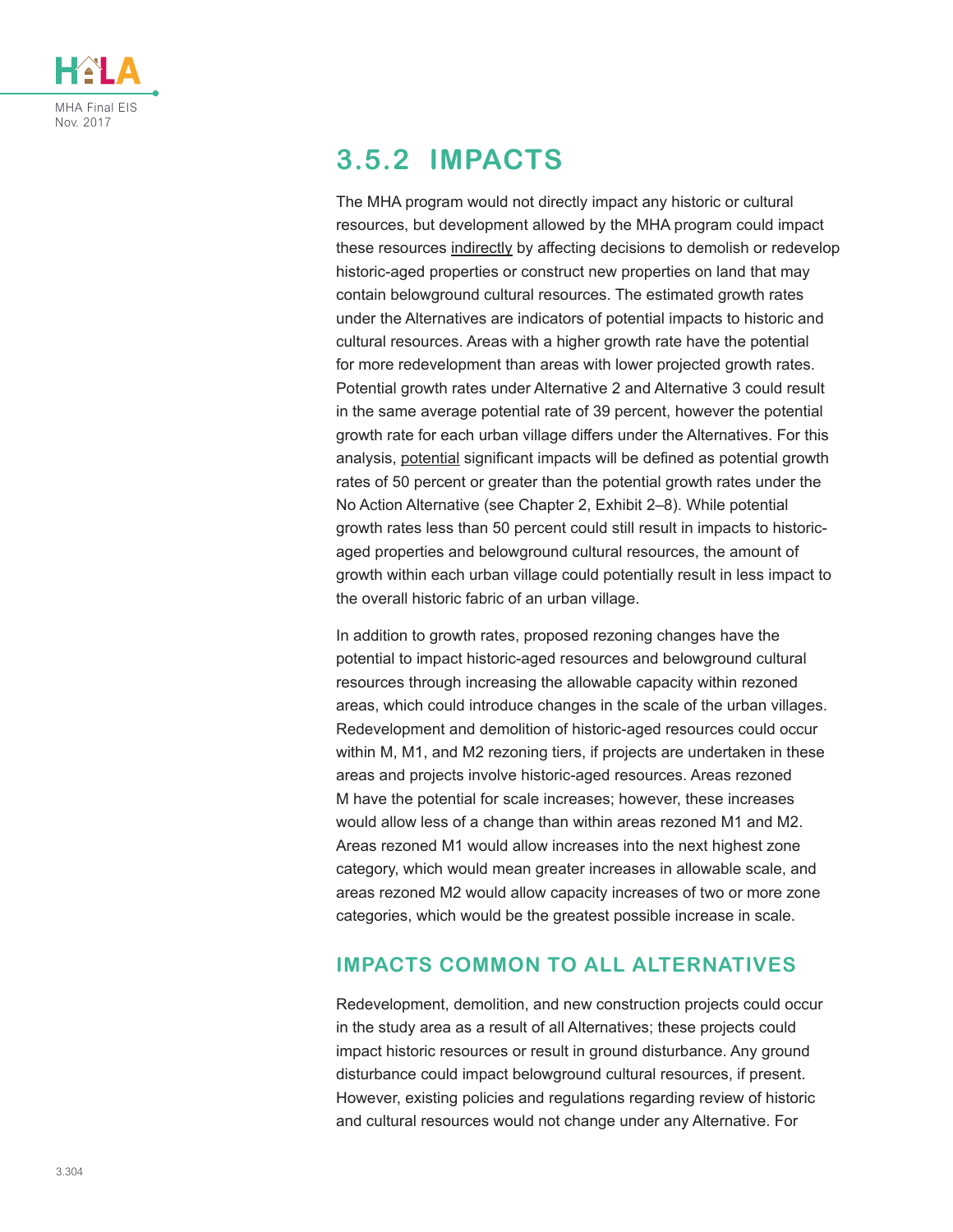

development projects within the study area that would be subject to SEPA, potential impacts to historic and cultural resources would still be considered during project-level SEPA review. Potential impacts to historic and cultural resources would still be considered for projects subject to Washington State Executive Order 05-05 and Section 106 of the National Historic Preservation Act.

None of the Alternatives propose zoning changes within the boundaries of the eight designated Seattle historic districts or within the seven National Register historic districts that are located within and are abutting the study area. Zoning changes are proposed in areas abutting several historic districts, as listed above. These changes may have indirect impacts on historic districts if buildings are demolished or redeveloped adjacent to, or across the street from, these boundaries. For projects subject to SEPA, demolition or substantial modifications to buildings over 50 years in age that are adjacent or across the street from designated Seattle Landmarks are subject to review for their potential adverse impacts on the designated landmark (SMC 25.05.675H). Potential future impacts to newly-created historic districts would be considered at an individual basis at the time of designation.

Potential impacts to historic resources could occur from demolition, redevelopment that impacts the character of a historic property, or development adjacent to a designated landmark if the development alters the setting of the landmark and the setting is a contributing element of that landmark's eligibility. Redevelopment could result in a significant adverse impact for properties that have the potential to be landmarks if the regulatory process governing the development does not require consideration of that property's potential eligibility as a Seattle Landmark, such as projects exempt from review under SEPA. For example, projects with fewer than 20 residential units, or that have less than 12,000 square feet of commercial space, are exempt from SEPA review.

Typical SEPA-exempt projects that could occur under the project would be redevelopment or replacement of single-family residences and small buildings with slightly larger residences and buildings. Alternatives 2, and 3, and the Preferred Alternative propose increased development capacity through standard increases; a standard increase is defined in Chapter 2 as increases to the maximum height limit, typically the addition of one story, and increases to the Floor Area Ration (FAR). In some locations other standards such as maximum density or minimum lot size would be adjusted to allow for additional capacity. These increases have the potential to result in changes to the historic scale of neighborhoods.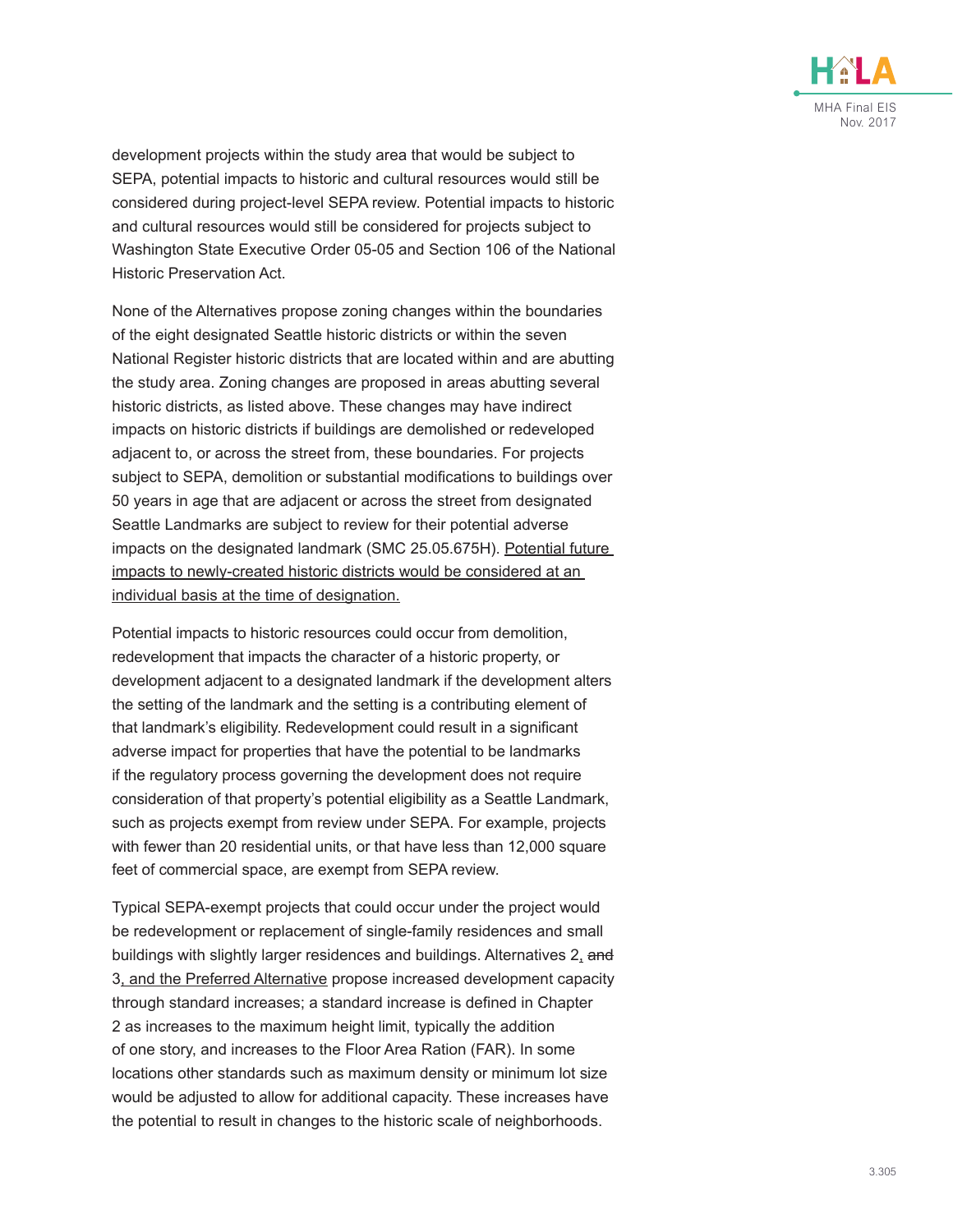

Potential decreases to the historic fabric of a neighborhood are likely to occur if historic buildings are redeveloped or demolished and new buildings are constructed that are not architecturally sympathetic to the existing historic characteristics of a neighborhood. As a neighborhood's historic fabric decreases, it is less likely to meet local and federal eligibility criteria for consideration as a historic district. For projects subject to SEPA, demolition or substantial modifications to buildings over 50 years in age that are adjacent or across the street from designated Seattle Landmarks are subject to review for their potential adverse impacts on the designated landmark (SMC 25.05.675H). When reviewing the project, the Landmarks preservation Board uses the Secretary of Interior Standards as guidelines. If adverse impacts are identified, mitigation measures may be required. Measures could include sympathetic façade, street, or design treatment or reconfiguring the project and/or location of the project.

It is possible that historic and cultural resources that are significant to racial and ethnic minority populations and immigrant communities could be impacted. Communities with marginalized and/or immigrant populations may have lower participation in government processes, such as SEPA review or formation of neighborhood design guidelines. Therefore, existing protections for cultural and historic resources that are of particular importance to racial and ethnic minority populations and immigrant communities may not be as effective as they are for historic and cultural resources of particular importance to other populations and communities.

It is possible that some historic structures, including commercial or residential structures, contain relatively affordable spaces. Older housing or commercial spaces that do not conform to contemporary preferences for configurations or amenities may command lower rents relative to newly constructed buildings. Therefore preservation of historic structures can in some instances provide affordability benefit.

All Alternatives anticipate residential and commercial growth in all urban villages and proposed expansion areas. The average projected growth rate under Alternatives 2 and 3 is the same across the study area (39 percent) however anticipated growth rates for individual urban villages differ. The average projected growth rate under the Preferred Alternative is slightly less (38 percent); however anticipated growth rates for individual urban villages differ among all EIS alternatives. For the proposed expansion areas outside of urban villages, the same estimated growth rate is anticipated under Alternatives 2, and 3, and the Preferred Alternative (24 percent).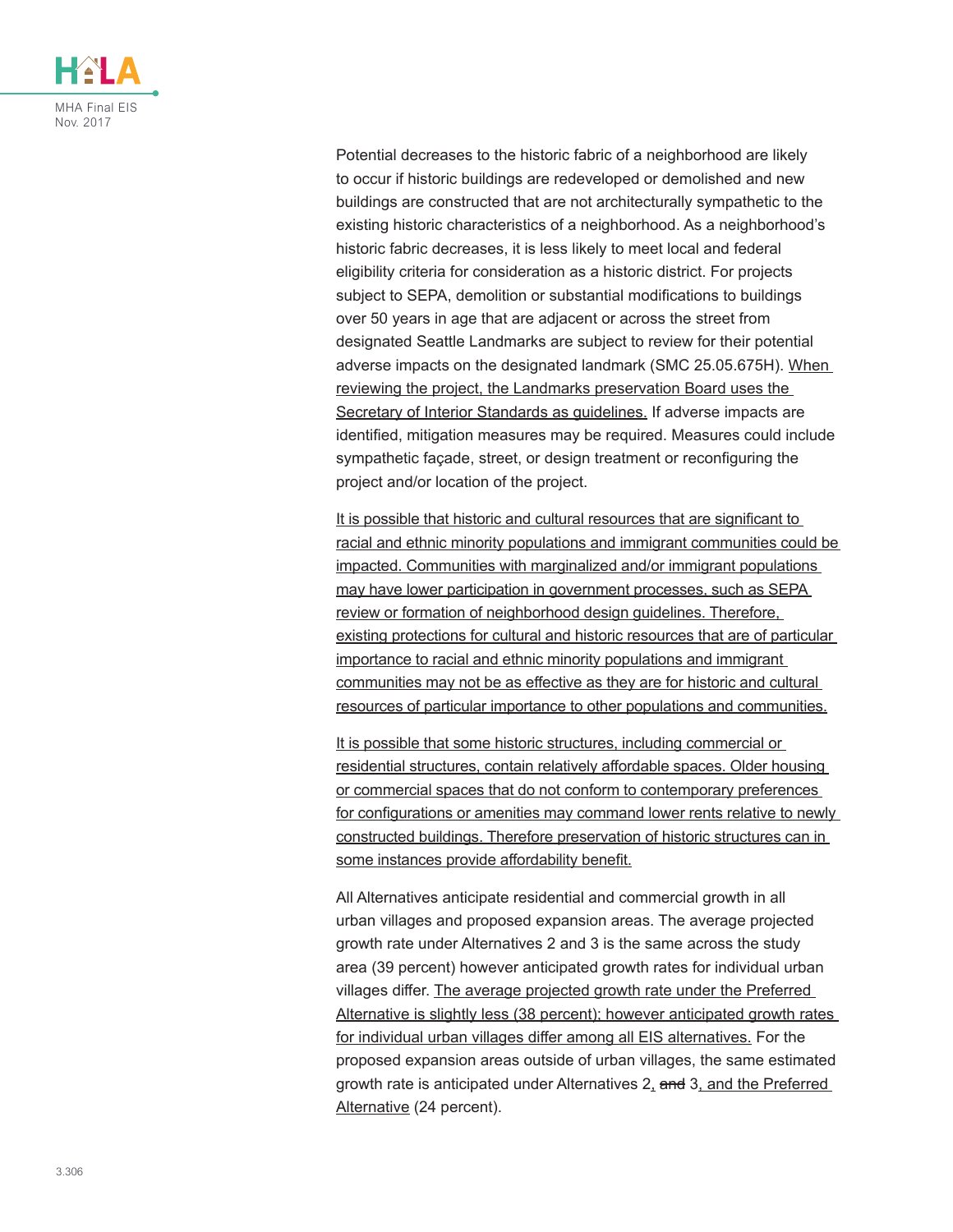

Two urban villages are projected to have housing growth rates above 50 percent under the Preferred Alternative and both Alternative 2 and Alternative 3: Morgan Junction and Crown Hill. Both neighborhoods contain historic-aged buildings and URMs. The Preferred Alternative projects a higher growth rate than Alternative 2 but a lower growth rate than Alternative 3.

Under the Preferred Alternative, the housing growth rate in Crown Hill is estimated to increase by 108 percent versus 61 percent under Alternative 2 and 155 percent under Alternative 3.

Alternative 2 projects the lowest housing growth rate for both urban villages. Under Alternative 2, the housing growth rate in Crown Hill is estimated to increase by 61 percent versus 155 percent under Alternative 3. For Morgan Junction, the Preferred Alternative estimates the housing growth rate will increase by 112 percent versus 87 percent under Alternative 2 and 172% under Alternative 3.2 estimates the housinggrowth rate will increase by 87 percent versus 172 percent under Alternative 3.

Under all Alternatives, current City regulations for renovations to URMs require seismic upgrades for large renovation projects. Seismic retrofitting could result in an adverse impact to a historic resource through changes to the exterior façade, however the result would likely improve the resource's longevity and structural stability. A new policy that would mandate seismic retrofitting over an extended time period is currently being considered, and could possibly influence whether some affected properties redevelop. Requirements for seismic retrofitting would be a cost to owners of URM structures. MHA implementation on the site of a URM structure would also be a cost to owners when the structure is expanded or when more housing units are added within the structure. When an existing amount of commercial square footage or housing is maintained within the retrofit of a structure there would be no additional cost due to MHA. In cases where MHA applies to renovation of a URM structure it is possible that the combination of URM retrofit costs and MHA affordable housing requirements and costs could affect the financial decision by property owners about whether to renovate or modify URM structures. However, the positive revenue potential due to allowance for an additional story or additional floor area in a URM structure due to MHA implementation could also spur a property owner decision to renovate and prolong the life of a URM structure. Implementation of MHA on URM sites along with other sites would provide parity in MHA requirements, which would avoid the creation of an indirect and unintentional incentive encouraging redevelopment of URM sites.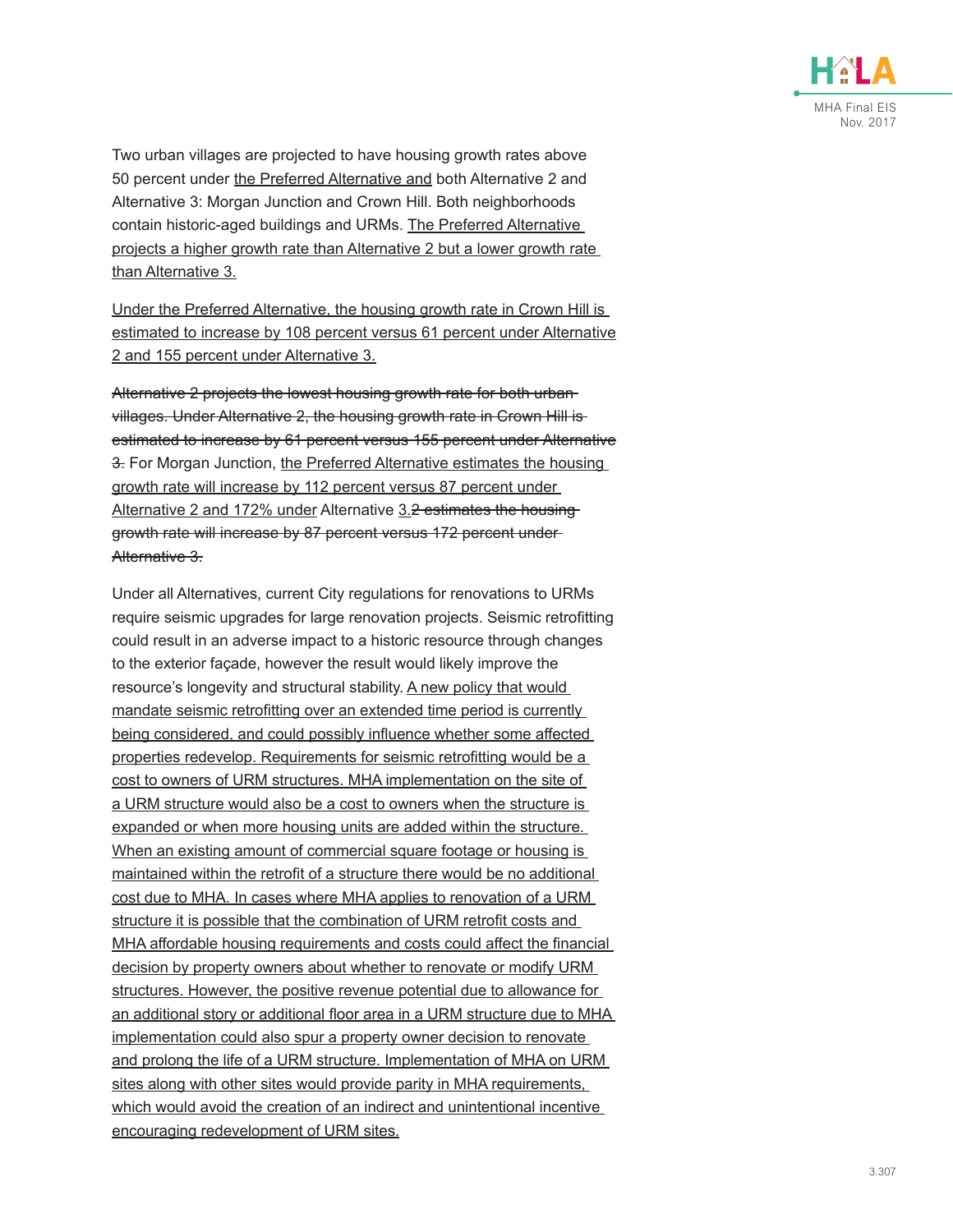

### **IMPACTS OF ALTERNATIVE 1 NO ACTION**

Alternative 1 would not implement the MHA program and there would be no increase in development capacity, but would include the same growth estimate, resulting in an addition of 70,000 households based on the Seattle 2035 Comprehensive Plan growth boundaries. Under Alternative 1, redevelopment, demolition, and new construction projects could occur in the study area. These projects may be exempt from project-level SEPA review, which could result in impacts to historic and cultural resources, if present and no other regulation requiring consideration of impacts to historic and cultural resources applies to the project.

### **IMPACTS OF ALTERNATIVE 2**

<span id="page-13-0"></span>Alternative 2 estimates 10 urban villages will have a housing growth rate of over 50 percent more than could under Alternative 1 ([Exhibit 3.5–5](#page-13-0)). The growth rates for these 10 urban villages range between 51 percent and 87 percent with an average of 63.6 percent estimated housing growth rate. The 10 urban villages are 23rd & Union-Jackson, Columbia City, Crown Hill, First Hill-Capitol Hill, Morgan Junction, North Beacon Hill, Northgate, Othello, South Park, and Westwood-Highland Park. Of

**Exhibit 3.5–5** Urban Villages with 50% or Greater Estimated Housing Growth Under Alternatives 1 and 2

| <b>Urban Village</b>           | <b>Estimated Housing Growth</b><br><b>Under Alternative 1*</b> | <b>Estimated Housing Growth</b><br><b>Under Alternative 2</b> | <b>Systematic</b><br><b>Inventory Conducted</b> |
|--------------------------------|----------------------------------------------------------------|---------------------------------------------------------------|-------------------------------------------------|
| 23rd & Union-Jackson           | 1.600                                                          | 2,668 (67%)                                                   | <b>Yes</b><br>(part of Central Area Survey)     |
| <b>Columbia City</b>           | 800                                                            | 1,205(51%)                                                    | <b>Yes</b>                                      |
| <b>Crown Hill</b>              | 700                                                            | 1,128(61%)                                                    | <b>No</b>                                       |
| <b>First Hill-Capitol Hill</b> | 6,000                                                          | 10,283 (71%)                                                  | <b>No</b>                                       |
| <b>Morgan Junction</b>         | 400                                                            | 746 (87%)                                                     | <b>No</b>                                       |
| <b>North Beacon Hill</b>       | 400                                                            | 712 (78%)                                                     | <b>Yes</b>                                      |
| <b>Northgate</b>               | 3,000                                                          | 4,526 (51%)                                                   | <b>No</b>                                       |
| Othello/MLK @ Holly Street     | 900                                                            | 1,361(51%)                                                    | <b>No</b>                                       |
| <b>South Park</b>              | 400                                                            | 646 (62%)                                                     | <b>Yes</b>                                      |
| <b>Westwood-Highland Park</b>  | 600                                                            | 939 (57%)                                                     | <b>No</b>                                       |

*\*Presented in housing units estimated under the Comprehensive Plan.*

*Source: Chapter 2, Exhibit 2–7 and Exhibit 2–8.*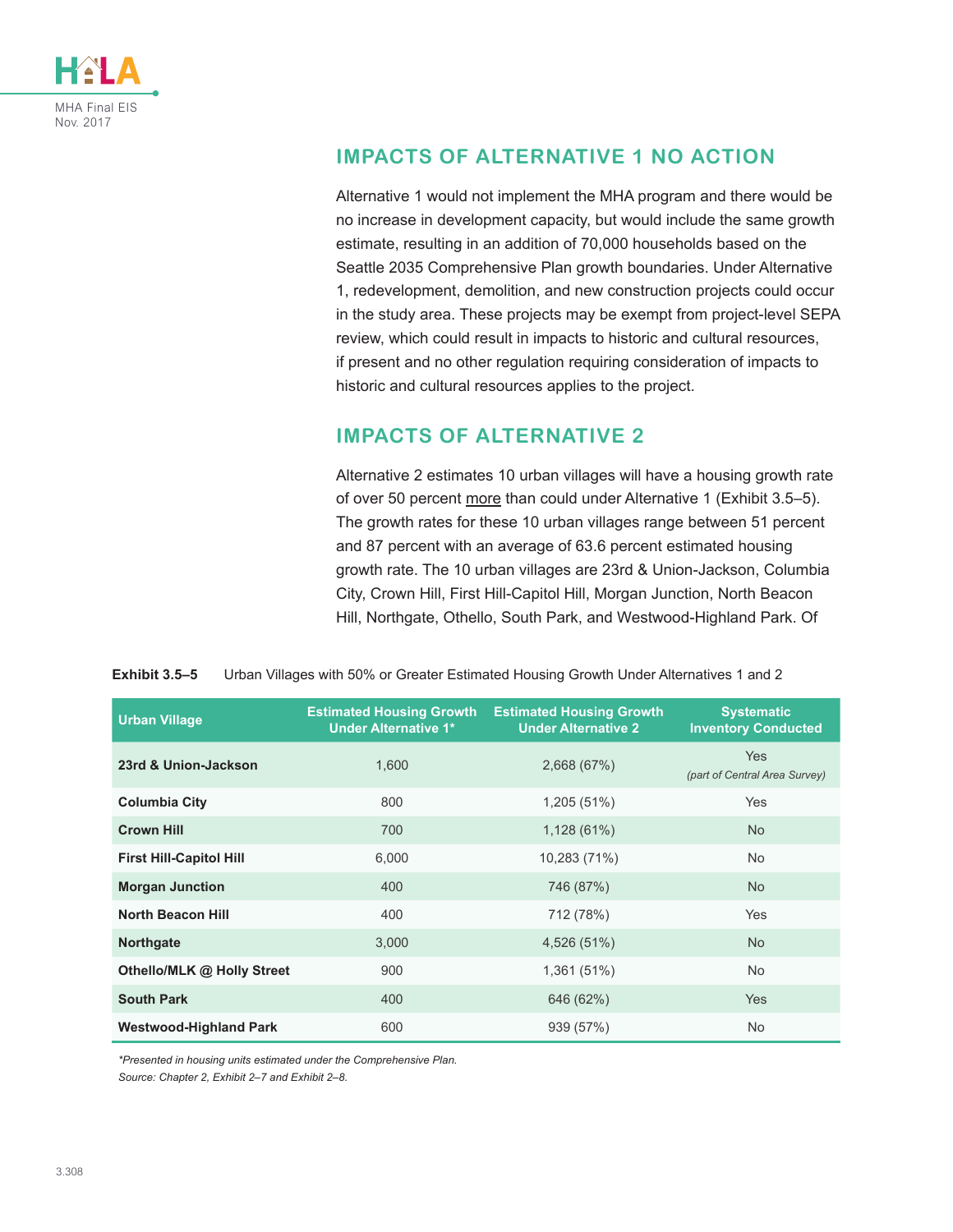

these, the oldest urban villages are 23rd & Union-Jackson and First Hill-Capitol Hill. These are likely to contain the oldest buildings, however all of the urban villages contain buildings 25 years or older, which qualify for consideration as potential historic resources. Systematic inventories have been conducted for four of the 10 urban villages.

### **IMPACTS OF ALTERNATIVE 3**

Alternative 3 estimates eight urban villages will have a housing growth rate of over 50 percent greater than could under Alternative 1 ([Exhibit](#page-14-0)  [3.5–6](#page-14-0)). The growth rate for these eight urban villages ranges between 56 percent and 172 percent with an average of 102.75 percent estimated housing growth rate. Four of those have estimated growth rates over 100 percent. The urban villages over 50 percent are: Admiral, Crown Hill, Eastlake, Fremont, Green Lake, Madison-Miller, Morgan Junction, and Wallingford. Of these, the oldest urban villages are Eastlake and Madison-Miller. These are likely to contain a higher number of older buildings than the others which were incorporated in 1891 or later. However, all of the urban villages contain buildings 25 years or older, which qualify for consideration as potential historic resources. Systematic inventories have been conducted for three of the eight urban villages.

| <b>Urban Village</b>   | <b>Estimated Housing Growth</b><br><b>Under Alternative 1*</b> | <b>Estimated Housing Growth</b><br><b>Under Alternative 3</b> | <b>Systematic</b><br><b>Inventory Conducted</b> |
|------------------------|----------------------------------------------------------------|---------------------------------------------------------------|-------------------------------------------------|
| <b>Admiral</b>         | 300                                                            | 467 (56%)                                                     | <b>No</b>                                       |
| <b>Crown Hill</b>      | 700                                                            | 1,784 (155%)                                                  | <b>No</b>                                       |
| <b>Eastlake</b>        | 800                                                            | 1,482 (85%)                                                   | <b>No</b>                                       |
| <b>Fremont</b>         | 1.300                                                          | 2,050 (58%)                                                   | Yes                                             |
| <b>Green Lake</b>      | 600                                                            | 1,218 (103%)                                                  | <b>No</b>                                       |
| <b>Madison-Miller</b>  | 800                                                            | 1,488 (86%)                                                   | <b>Yes</b><br>(part of Central Area Survey)     |
| <b>Morgan Junction</b> | 400                                                            | 1,086 (172%)                                                  | <b>No</b>                                       |
| Wallingford            | 1,000                                                          | 2,066 (107%)                                                  | Yes                                             |

#### <span id="page-14-0"></span>**Exhibit 3.5–6** Urban Villages with 50% or Greater Estimated Housing Growth Under Alternatives 1 and 3

*\*Presented in housing units estimated under the Comprehensive Plan. Source: Chapter 2, Exhibit 2–7 and Exhibit 2–8.*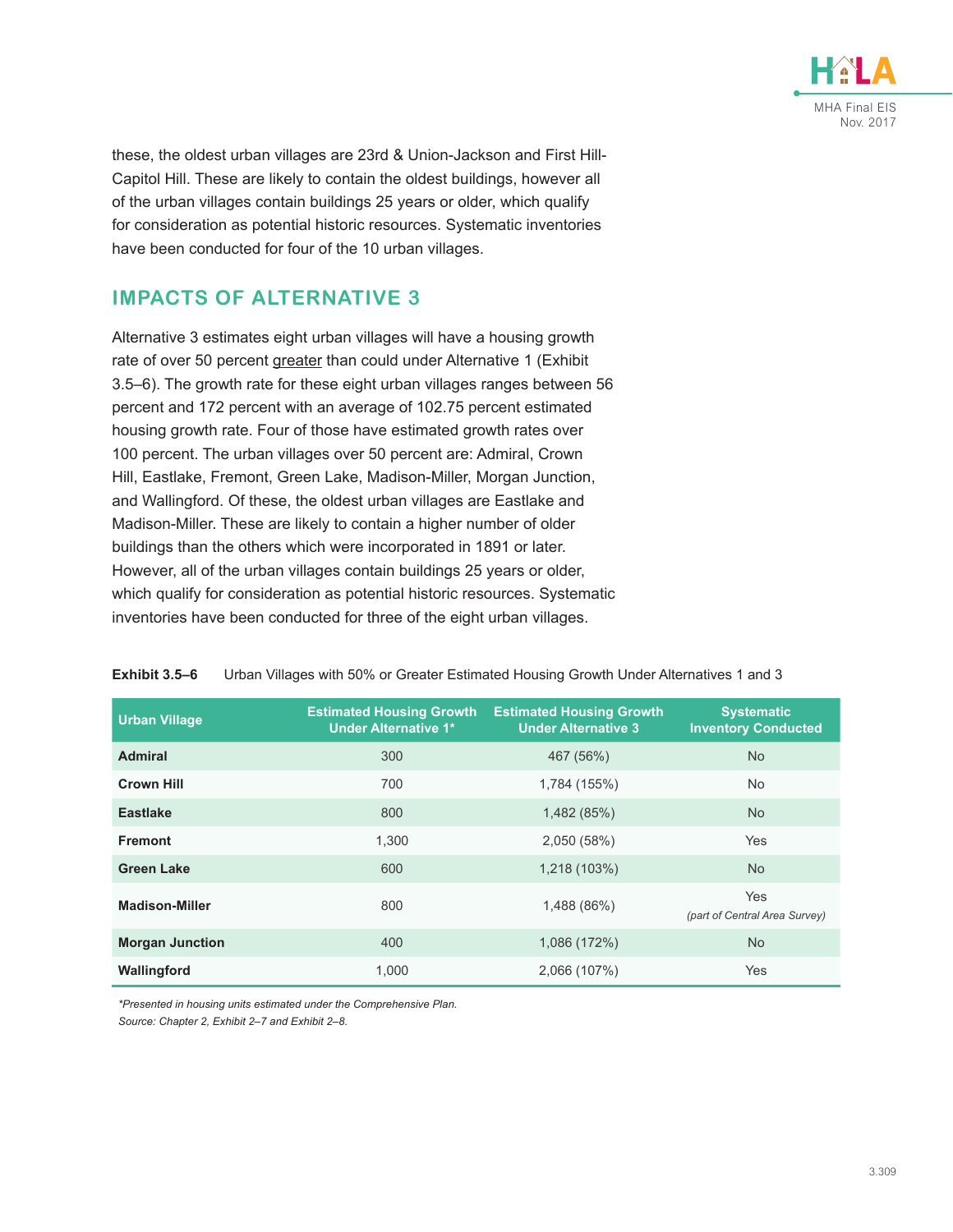

#### **New to the FEIS**

*Impacts of the Preferred Alternative*, including [Exhibit 3.5–7](#page-15-0), is a new section since issuance of the DEIS

### **IMPACTS OF THE PREFERRED ALTERNATIVE**

The Preferred Alternative estimates seven urban villages will have a housing growth rate of over 50 percent greater than could occur under Alternative 1 ([Exhibit 3.5–7](#page-15-0)). The growth rates for these seven urban villages range between 54 percent and 112 percent with an average of 86.43 percent estimated housing growth rate. Two have estimated growth rates over 100 percent. The urban villages over 50 percent are: Crown Hill, Fremont, Green Lake, Madison-Miller, Morgan Junction, North Beacon Hill, and Wallingford. Of these, the oldest urban village is Madison-Miller, followed by Fremont, Green Lake, and Wallingford. These older urban villages are likely to contain a higher number of older buildings than the others which were incorporated in 1907 or later.

<span id="page-15-0"></span>However, all of these urban villages contain buildings 25 years or older, which would qualify for consideration as potential historic resources. Systematic inventories have been conducted for four of the seven urban villages.

#### **Exhibit 3.5–7** Urban Villages with 50% or Greater Estimated Housing Growth Under Alternative 1 and the Preferred Alternative

| <b>Urban Village</b>     | <b>Estimated Housing Growth</b><br><b>Under Alternative 1*</b> | <b>Estimated Housing Growth</b><br><b>Under Preferred Alternative</b> | <b>Systematic</b><br><b>Inventory Conducted</b> |
|--------------------------|----------------------------------------------------------------|-----------------------------------------------------------------------|-------------------------------------------------|
| <b>Crown Hill</b>        | 700                                                            | 1,455 (108%)                                                          | No.                                             |
| <b>Fremont</b>           | 1.300                                                          | 2,003(54%)                                                            | <b>Yes</b>                                      |
| <b>Green Lake</b>        | 600                                                            | 1,087 (81%)                                                           | No.                                             |
| <b>Madison-Miller</b>    | 800                                                            | 1,533 (92%)                                                           | <b>Yes</b><br>(part of Central Area Survey)     |
| <b>Morgan Junction</b>   | 400                                                            | 849 (112%)                                                            | <b>No</b>                                       |
| <b>North Beacon Hill</b> | 400                                                            | 651 (63%)                                                             | <b>Yes</b>                                      |
| Wallingford              | 1.000                                                          | 1,947 (95%)                                                           | <b>Yes</b>                                      |

*\*Presented in housing units estimated under the Comprehensive Plan.*

*Source: Chapter 2, Exhibit 2–7 and Exhibit 2–8.*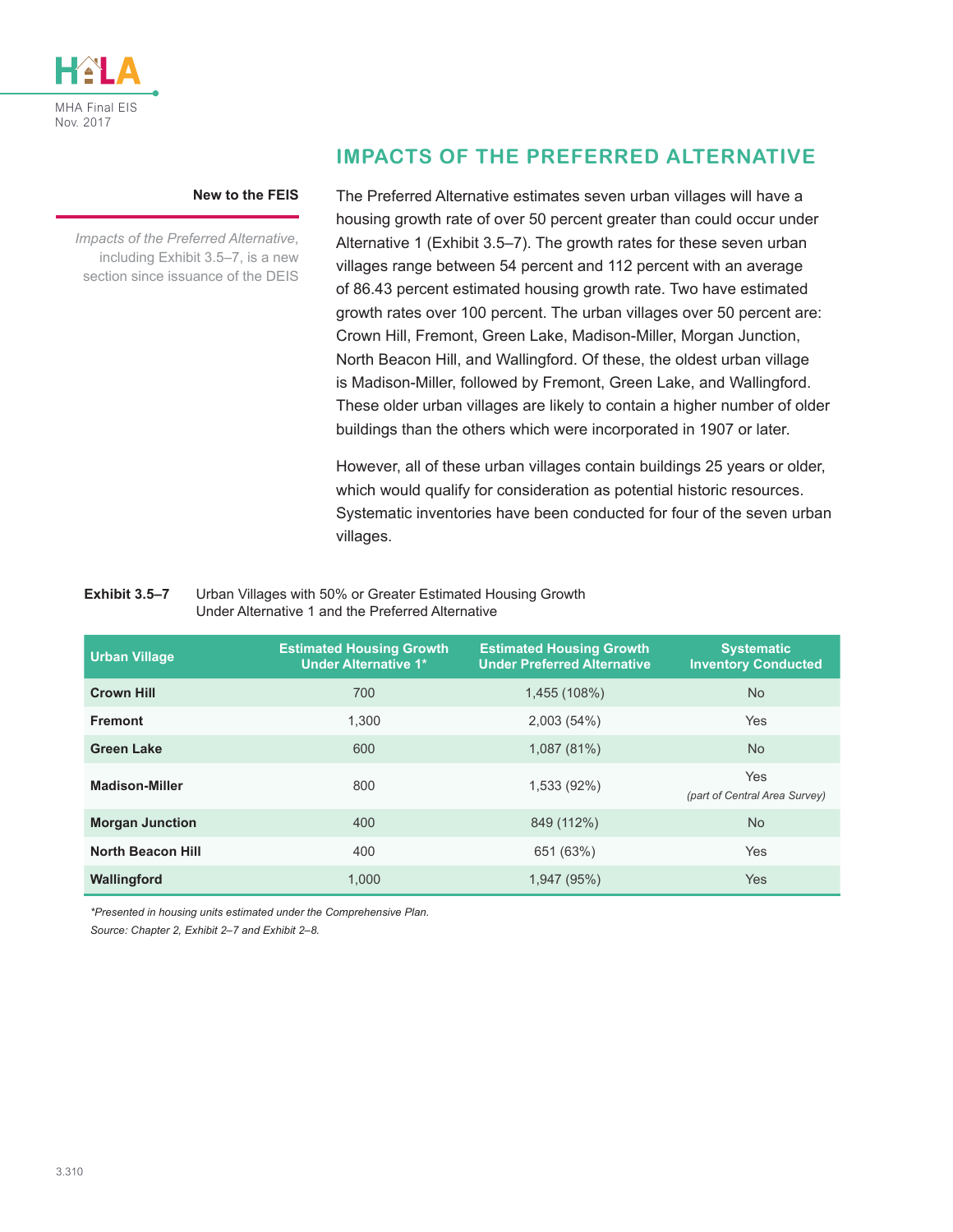

# **3.5.3 MITIGATION MEASURES**

Proposed and existing Mmitigation measures that would to reduce potential impacts to historic and cultural resources include:

- Existing Comprehensive Plan policies that promote new development consistent with the historic character of the neighborhood.
- City regulations including the Seattle City Landmark process and archaeological surveys per the Seattle Municipal Code.
- Funding continuation of the City-initiated comprehensive historic survey and inventory work that was begun began in 2000 to prepare neighborhood historic context statements and identify historic-aged buildings and potential historic districts.
- Funding City-led thematic historic context inventories that focus on marginalized or underrepresented immigrant communities and preparing thematic context statements relating to those resources.
- Considering potential impacts to historic resources during development review specifically that are associated with marginalized or underrepresented immigrant communities as part of project level SEPA review, or during the design review process.
- Funding City-initiated proactive landmark nominations for properties and potential historic districts identified in new neighborhood surveys.
- Prioritizing City funding for retrofitting Unreinforced Masonry (URM) buildings to those properties that meet eligibility requirements for designation as a landmark or for listing in the National Register of Historic Places.
- Establishing new historic districts to preserve the historic fabric a neighborhood.
- Establishing new conservation districts in order to encourage preservation of older structures (referred to in SMC as "character structures").
- Establishing Transfer of Development Rights (TDR programs within new conservation districts to provide incentives for property owners to keep existing character structures.
- Incorporate development standards in MHA implementation that ensure incentives for preservation in the existing Pike/Pine Conservation Overlay District are maintained.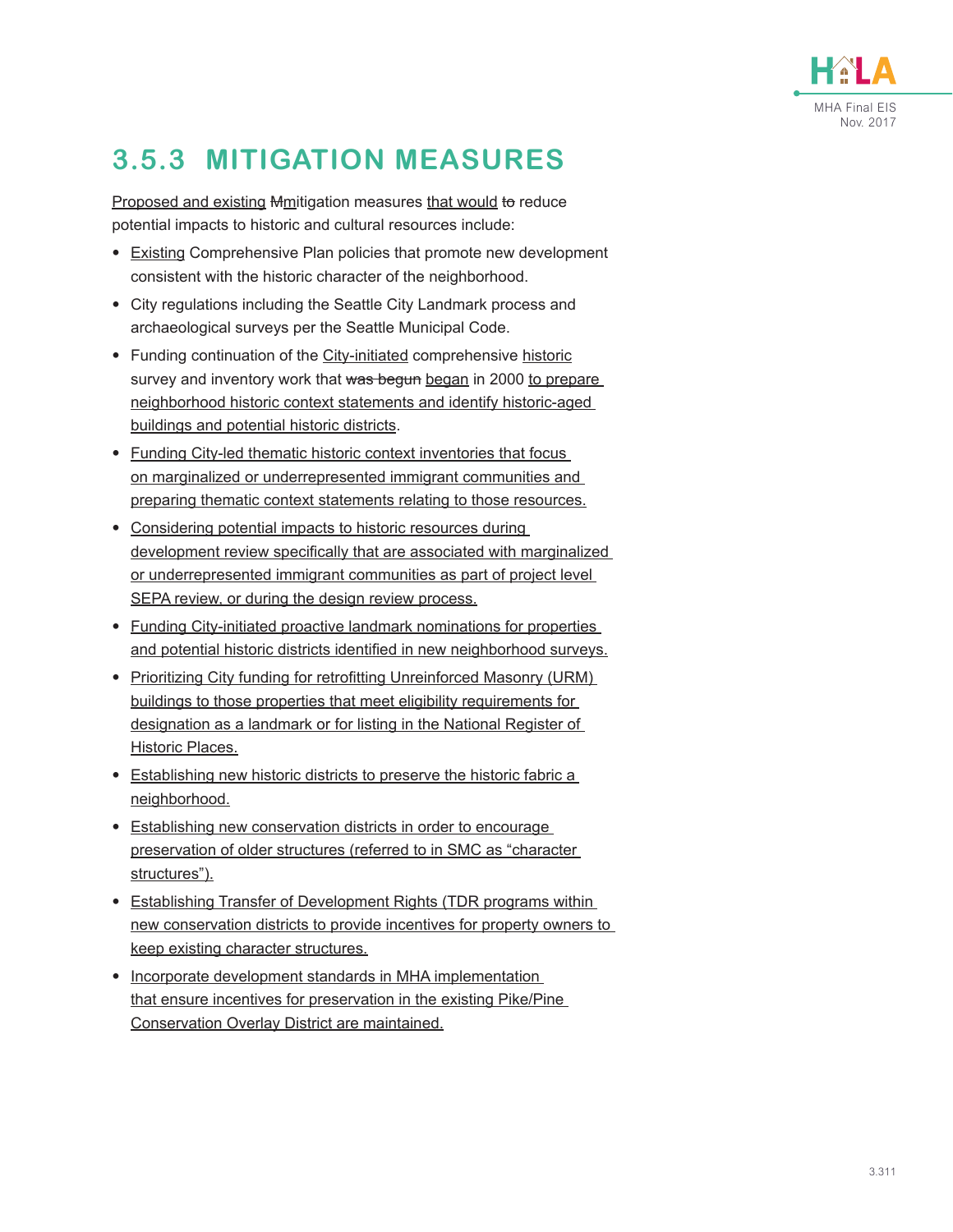

- Adding regulatory authority to identify resource-specific mitigation before demolition occurs.
- Requiring project proponents to nominate buildings for landmark review when demolition of properties that are over 50 years old is proposed, regardless of City permitting requirements, by modifying the SEPA exemptions thresholds in the Seattle Municipal Code at Table A for section 25.05.800, and Table B for section 25.05.800.

Other mitigation measures could include conducting additional systematic neighborhood surveys to identify historic-aged buildings and potential historic districts; establishing new historic districts to preserve the historic fabric of a neighborhood; establishing new conservation districts such as the City's Pike/Pine Conservation District in order to limit the size of new development and encourage preservation of older structures (referred to in SMC as "character structures"); establishing Transfer of Development Rights (TDR) programs within new conservation districts to provide incentives for property owners to keep existing character structures; and requiring that any structure over 25 years in age that is subject to demolition, including those undergoing SEPA-exempt development, is assessed for Landmark eligibility, and adding regulatory authority to identify resource-specific mitigation before demolition occurs.

### **UNREINFORCED MASONRY BUILDINGS**

If seismic retrofitting is required, Proposed mitigation measures specific to reducing potential impacts to unreinforced masonry buildings include: could be mitigated through

- Prioritizing City investments of affordable housing funds, and/or other public capital investments, for retrofitting Unreinforced Masonry (URM) buildings to those properties that meet eligibility requirements for designation as a landmark or for listing in the National Register of Historic Places.
- Requiring adherence to the Secretary of the Interior's Standards for the Treatment of Historic Properties which provides guidance on retaining a building's historic character (Weeks and Grimmer 1995).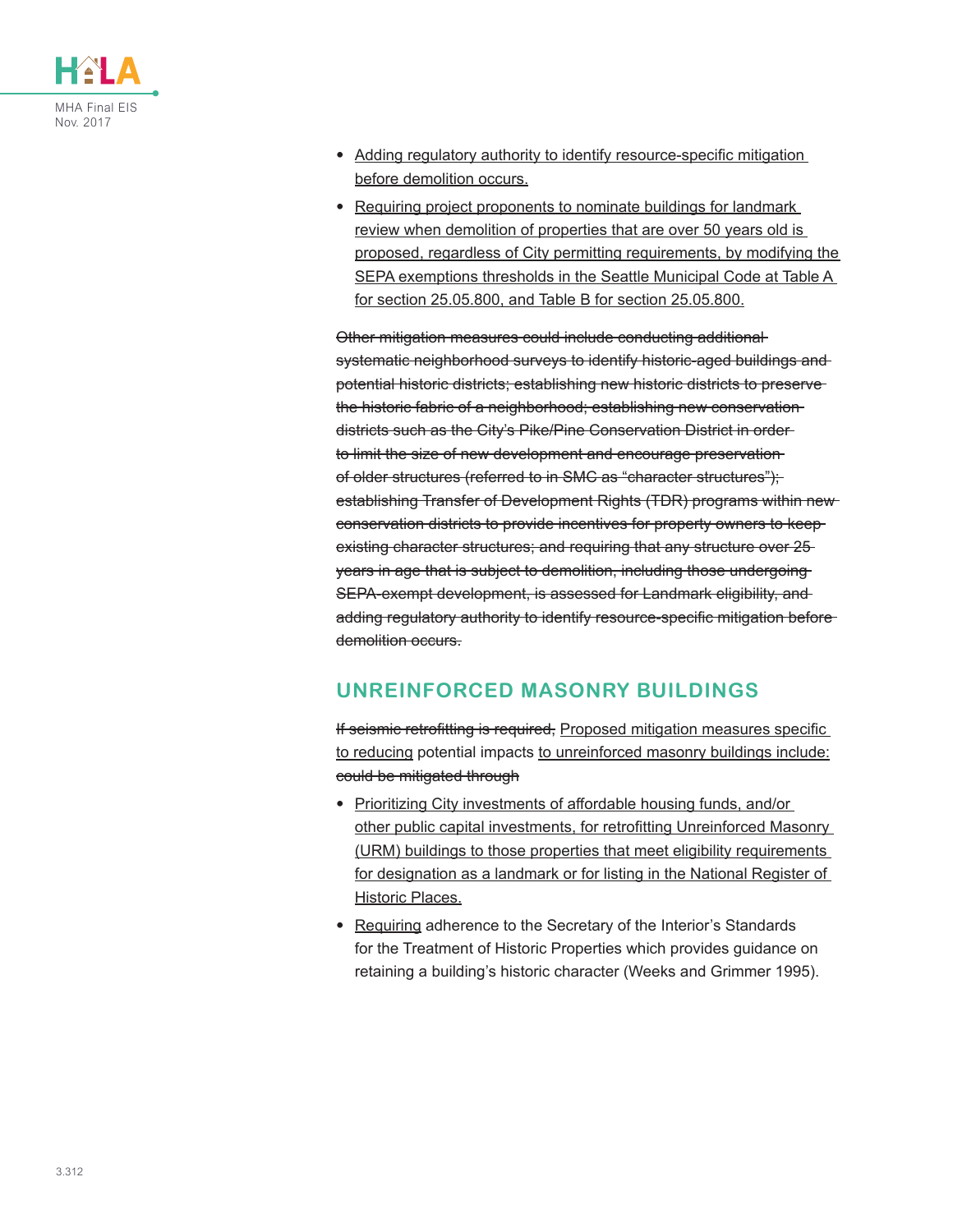

## **3.5.4 SIGNIFICANT UNAVOIDABLE ADVERSE IMPACTS**

Since no changes will occur to existing policies and regulations regarding review of historic and cultural resources under any alternative, projects subject to review under existing policies and regulations would still be reviewed at the project level, if and when redevelopment is proposed. Potential impacts, therefore, are avoidable. Since review at the project level is a basis for mitigating potential impact of the proposal to a nonsignificant level, implementation of a combination of the mitigation measures listed would be required to fully avoid indirect significant impacts to historic resources. At the general programmatic level of theis analysis in this programmatic EIS, no significant unavoidable direct impacts to historic and cultural resources are anticipated under any of the proposed alternatives.